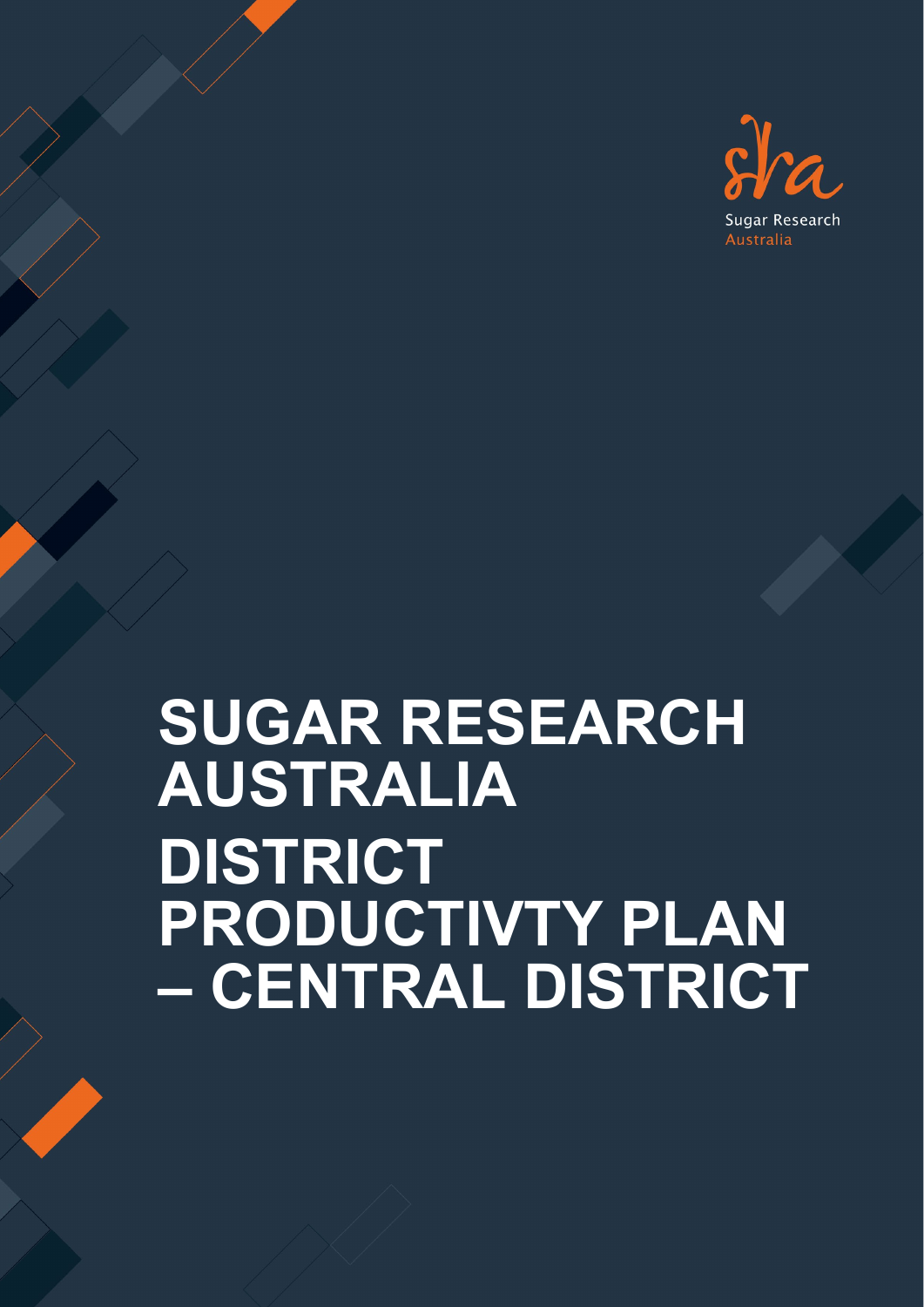# <span id="page-1-0"></span>**CONTENTS**

| 1   |  |
|-----|--|
| 2   |  |
| 3   |  |
| 4   |  |
| 5   |  |
| 5.1 |  |
| 5.2 |  |
| 6   |  |
| 6.1 |  |
| 7   |  |
| 8   |  |
| 9   |  |
| 9.1 |  |
| 9.2 |  |
| 9.3 |  |
| 9.4 |  |
| 9.5 |  |
| 9.6 |  |
| 9.7 |  |
| 10  |  |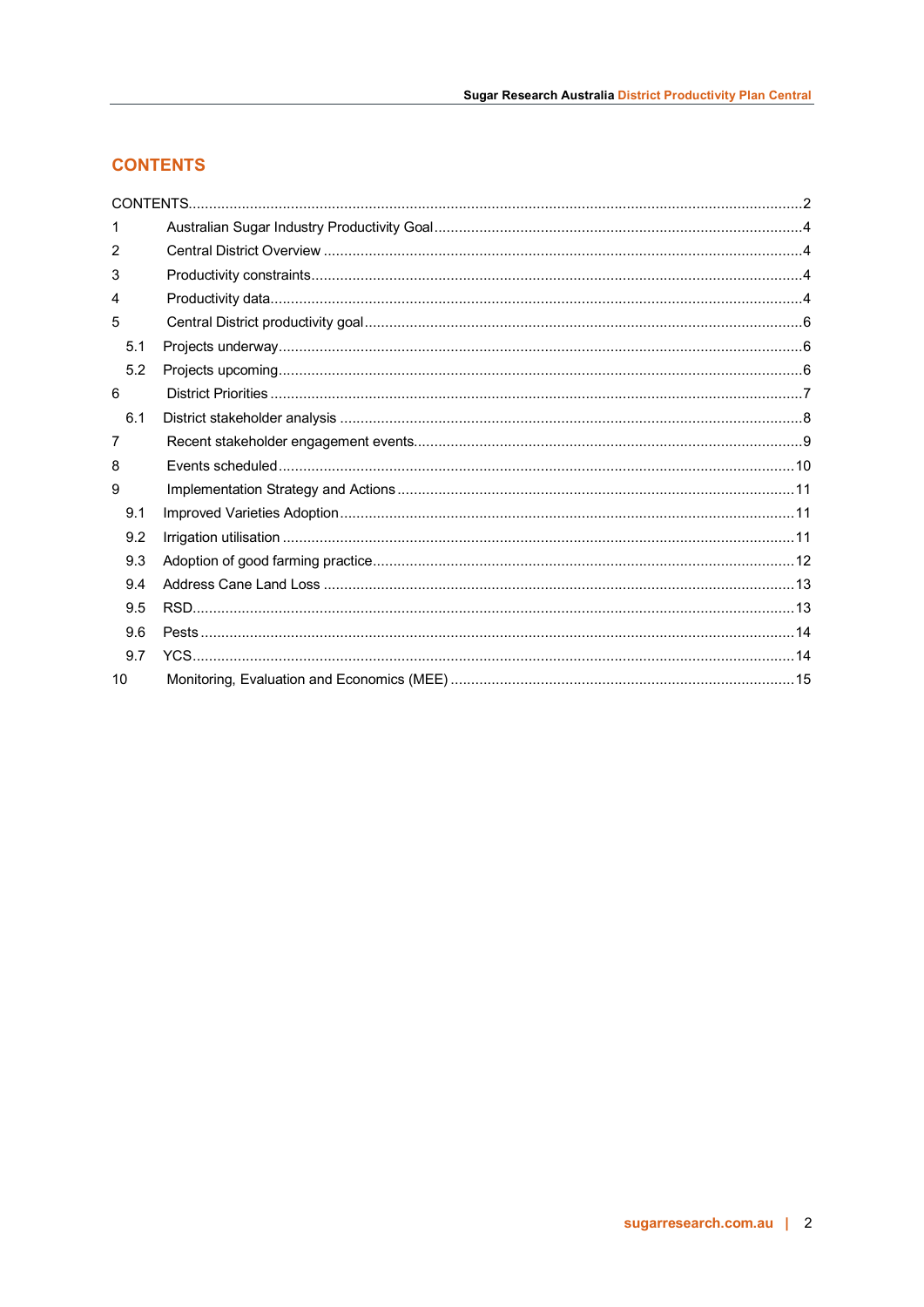#### **Brief Introduction**

**Iner mu oddchon**<br>The District Productivity Plans have been developed through consultation and engagement undertaken through<br>the Industry Services SRA team, across the sugar industry supply chain to identify constraints. of data have been used as inputs including grower and mi<br>workshops held with SRA, the recent ABARES survey, mi<br>variety of survey results. The District Productivity Plans have been developed through consultation and engagement undertaken through of data have been used as inputs including grower and miller ideas and contributions from past strategic workshops held with SRA, the recent ABARES survey, mill data, impact assessments where applicable and a variety of survey results.

reviewed annually to drive investment at a local, i<br>key to success will be implementation which will r<br>**Right** These plans highlight the issues with proposed solutions and actions to address them and will be updated and reviewed annually to drive investment at a local, applied level. Reporting on progress will occur six monthly. The key to success will be implementation which will require leadership, change and focus.

**© Copyright 2021 by Sugar Research Australia Limited.** All rights reserved. No part of this publication, may be reproduced, stored in a retrieval system, or transmitted in any form or by any means, electronic, mechanical, photocopying, recording, or otherwise, without the prior permission of Sugar Research Australia Limited. Sugar Research Australia Limited acknowledges and thanks its funding providers, including levy payers (sugarcane growers and millers), the Commonwealth Government, and the Queensland Government (Department of Agriculture and Fisheries). **Disclaimer:** In this disclaimer a reference to 'SRA', 'we', 'us' or 'our' means Sugar Research Australia Limited and our directors, officers, agents and employees. Although we do our very best to present information that is correct and accurate, we make no warranties, guarantees or representations about the suitability, reliability, currency or accuracy of the information we present in this publication, for any purposes. Subject to any terms implied by law and which cannot be excluded, we accept no responsibility for any loss, damage, cost or expense incurred by you as a result of the use of, or reliance on, any materials and information appearing in this publication. You, the user, accept sole responsibility and risk associated with the use and results of the information appearing in this publication, and you agree that we will not be liable for any loss or damage whatsoever (including through negligence) arising out of, or in connection with the use of this publication. We recommend that you contact our staff before acting on any information provided in this publication. **Warning:** Our tests, inspections and recommendations should not be relied on without further, independent inquiries. They may not be accurate, complete or applicable for your particular needs for many reasons, including (for example) SRA being unaware of other matters relevant to individual crops, the analysis of unrepresentative samples or the influence of environmental, managerial or other factors on production.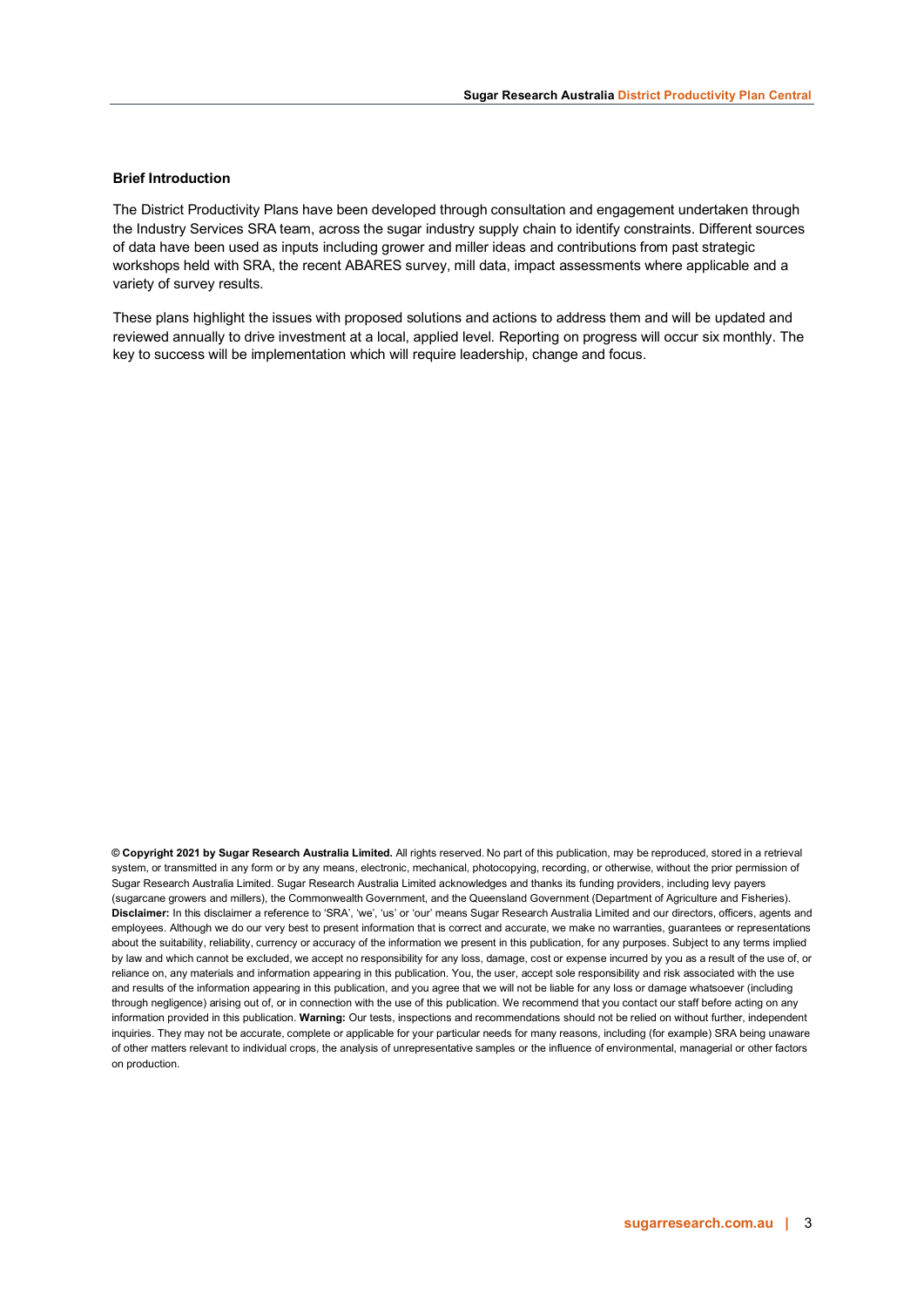# <span id="page-3-0"></span>**1 Australian Sugar Industry Productivity Goal**

The strategic intent for the Australian sugar industry is to; utilise the current area under cane to increase productivity by 10%. This equates to a 3 million tonne increase in production across Qld and NSW by 2026.

At a sugar price of \$500 and 13.5 CCS each tonne of cane has a gross value of \$70 per tonne (sugar and molasses) with each additional tonne of cane produced having a net revenue impact for growers, millers and harvesters.

# <span id="page-3-1"></span>**2 Central District Overview**

Sugarcane is grown in the Central district on approximately 103,940 hectares. Sugarcane is crushed through Plane Creek, Racecourse, Marian, Farleigh and Proserpine Mills in the region (Mackay Sugar and Wilmar). During 2021, harvesting finished in Mackay and Plane Creek in December. The later harvesting timeframe increases the risk of standover which can result in reduced profit for growers. When a sugarcane crop is harvested late, with the intention to ratoon for another year, the result can be reduced yield in the following year. In a cyclone prone area like the Central District standover has the risk of deteriorating over the second wet season resulting in a crop with low CCS which may be at risk of being condemned. Mackay growers experienced this in 2016 and to a less extent in 2017.

The mills consistently respond to grower feedback with engagement through shed meetings where concerns are raised, and the timing of crush is determined together between the manufacturer and growers. Mackay Area Productivity Services operates a farm as the main seed cane sales site and propagation site for other billet distribution plots are spaced across the region.

# <span id="page-3-2"></span>**3 Productivity constraints**

SRA has conducted extensive stakeholder engagement over the past ten months to determine the constraints impacting the district. Recent issues raised include consistent supply of bins and mill reliability. Other issues that continue to be of concern for growers in the region include – solider fly and access to crop protection.

A focus for the area over the coming years is clean seed distribution with access to plots early in the season and billet sales targeted for improvement.

| <b>CENTRAL DISTRICT</b>                      | 2017                        | 2018      | 2019      | 2020      |
|----------------------------------------------|-----------------------------|-----------|-----------|-----------|
| <b>T Cane harvested</b>                      | 7,579,396                   | 7,376,813 | 7,747,262 | 7,921,554 |
| <b>Ha Harvested</b>                          | 106,184                     | 107,999   | 106.464   | 103,940   |
| T cane/ Ha                                   | 71.4                        | 68.3      | 72.8      | 76.2      |
| <b>Average CCS</b>                           | 13.39 (Mackay<br>standover) | 14.29     | 14.14     | 14.18     |
| Average yield 2013-<br>2020 T cane harvested | 7,990,000                   |           |           |           |

# <span id="page-3-3"></span>**4 Productivity data**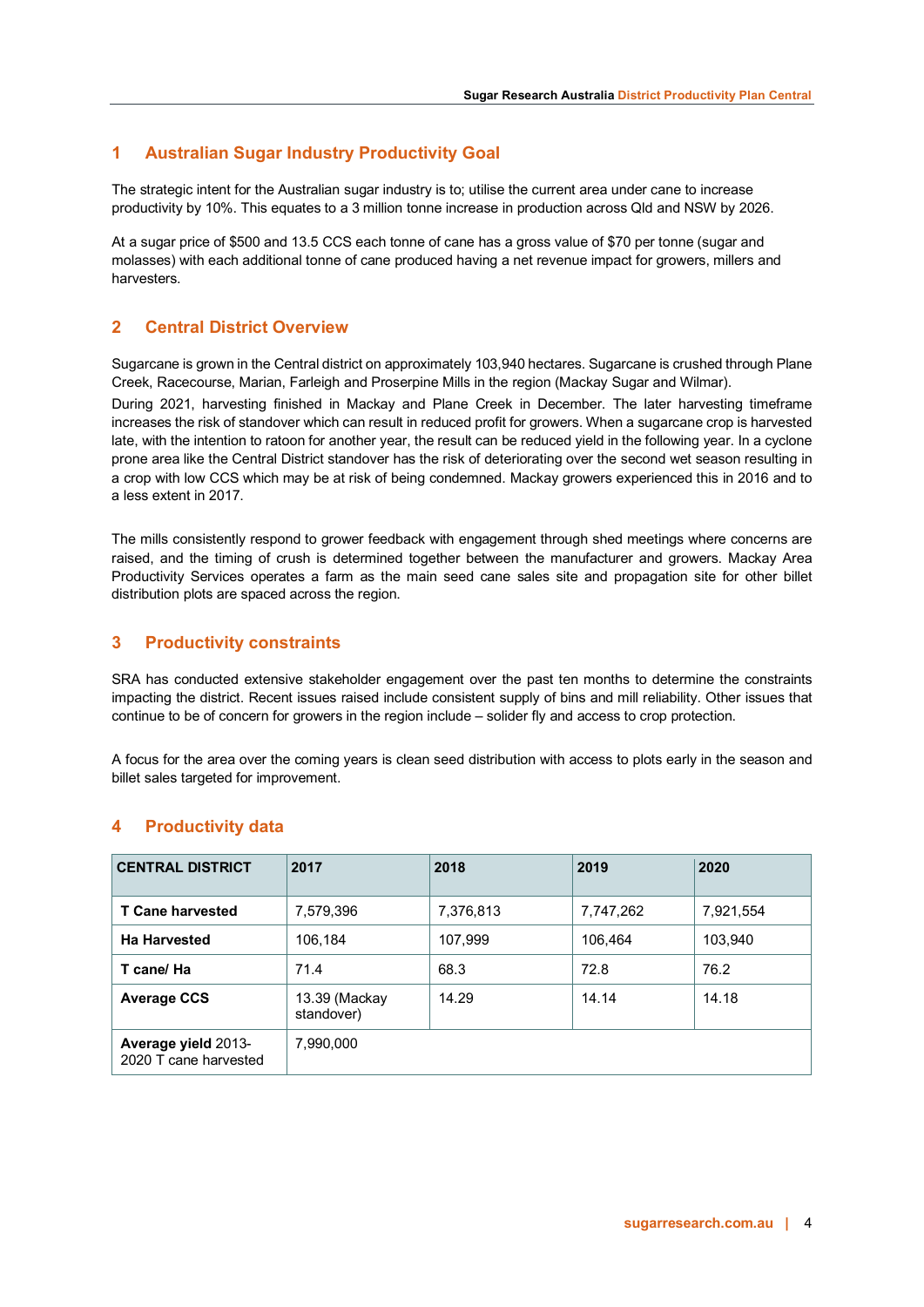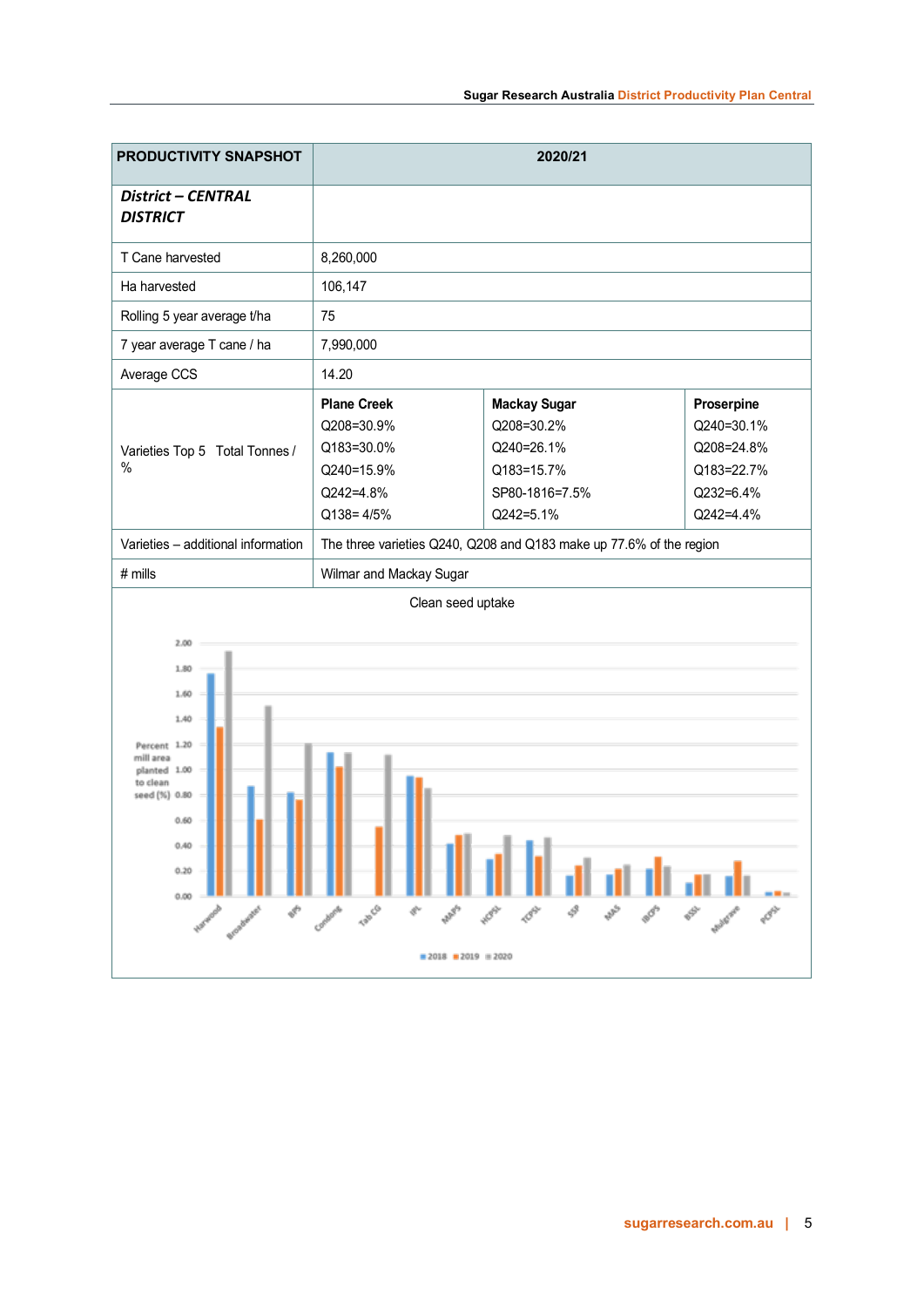# <span id="page-5-0"></span>**5 Central District productivity goal**

The Central District contribution to Australia's targeted increase volume of cane to 34 million tonnes under current area by 2026, will require an increase from 72t/ha to 80t/ha on a rolling average by 2026.

The priorities for the Central District are to; increase district productivity through focusing on improved variety adoption, increased irrigation utilisation, enhanced industry knowledge and impact through adoption of good farm practice by addressing soil health/pest/disease constraints that include Ratoon Stunting Disease (RSD), pests and yellow canopy syndrome.

The increase in productivity is aimed to counteract the loss of production due to land going out of cane production. The following projects are examples of SRA's commitment to working towards this goal.

#### <span id="page-5-1"></span>**5.1 Projects underway**

Cane to Creek Mackay Whitsunday aims to build knowledge of farming practices and the effects on the quality of water leaving the paddock and farm productivity. Growers can use this knowledge to select farming practices that are beneficial for both the environment and farm production. The objective of the Cane to Creek project is to influence cane farming practices through communication of results from grower-led demonstration sites located in the Pioneer and Plane Creek catchments. Three demonstration sites were established in the first year of this project with water samplers, flumes, and rain gauges. Samples were collected for each farming practice that is assessed at the trial sites. Examples of learnings from year one demonstration sites include the importance of the correct placement of liquid Imidacloprid, and chemical properties of herbicide active ingredients (KOC and solubility values) are critical if applying at late-season where heavy rainfall events may occur, i.e. select the least-mobile chemicals. This work will be extended in Years 2 and 3 at different demonstration sites across the region.

#### <span id="page-5-2"></span>**5.2 Projects upcoming**

SRA Central District has completed grant applications for:

- the Future Drought Fund to collaborate with Canegrowers to extend a current irrigation scheduling and efficiency improvement program to further growers (application unsuccessful).
- the Future Drought Fund to collaborate with Think Water Whitsundays and productivity boards to expand the usage of technology in irrigation operation and scheduling to growers.
- the Smart Farms soil health grants to provide soil constraint diagnosis and management recommendations to growers, with the intention to develop a soil health trigger action response plan to improve growers understanding and response to soil test results.

SRA Central District has the following key activities in the region:

- Irrigation efficiency audits following internal training from USQ.
- On farm improvement demonstrations will commence following discussions with groups of growers at shed meetings to identify potential motivated candidates.
- Crop ripener trial for prior to and early in 2022 harvest to improve CCS in cane delivered to the mill early in the season and better understand under what circumstances the application of ripeners offers a benefit.
- Collection of sticky trap data to support the work on YCS.
- A training program with productivity officers and SRA translation researchers has begun and will continue through the first half of 2022. This program is in response to the needs raised for the Mackay area through the productivity board and mill.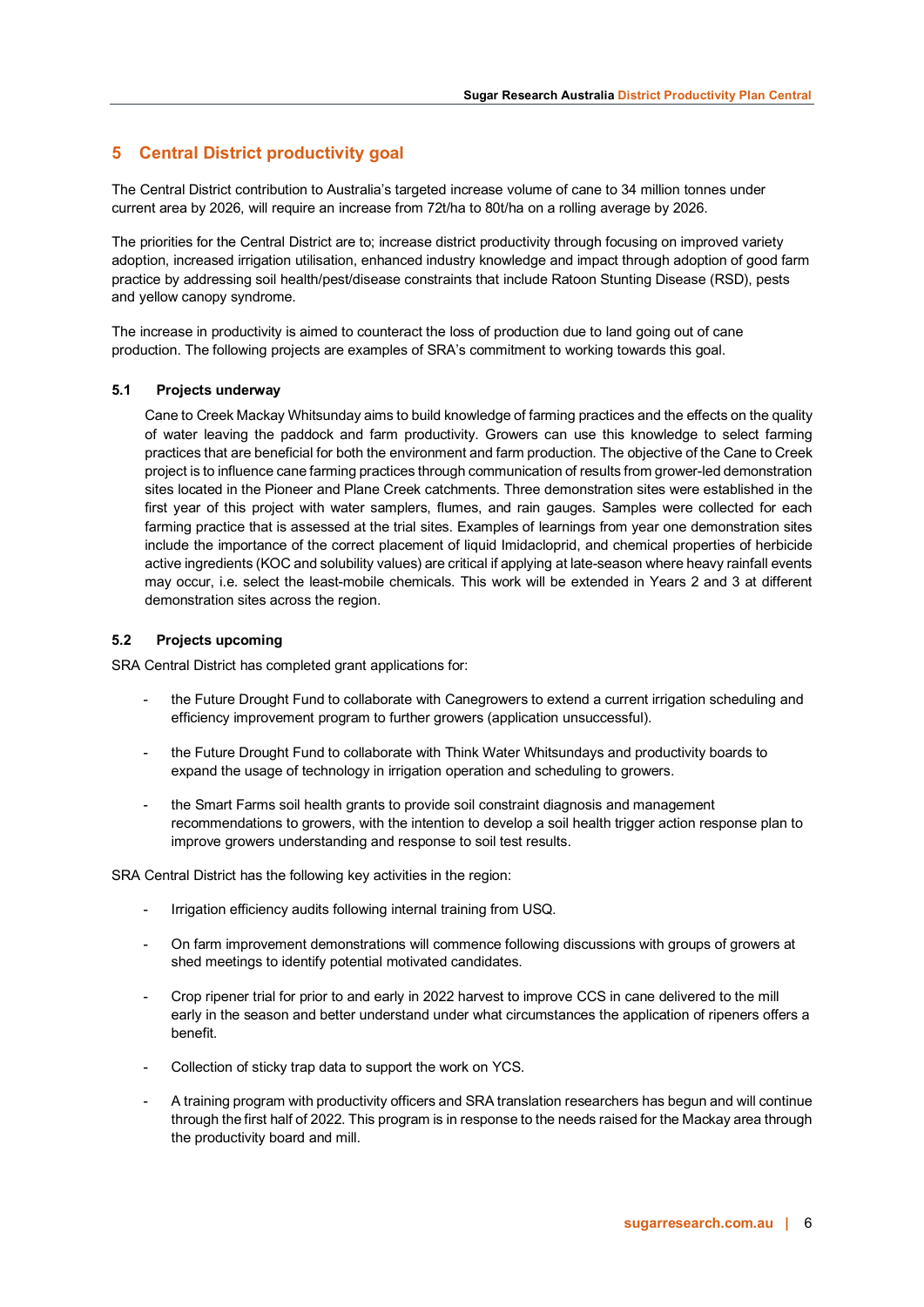# <span id="page-6-0"></span>**6 District Priorities**

| <b>PRIORITY</b>                                                      | <b>OBJECTIVES</b>                                                                                                                                                           |  |  |  |
|----------------------------------------------------------------------|-----------------------------------------------------------------------------------------------------------------------------------------------------------------------------|--|--|--|
| Improved variety adoption                                            | Improve adoption through greater information available on varieties to<br>industry and promotion of benefits to increased impact                                            |  |  |  |
|                                                                      | Adoption of clean seed and tissue culture and increase to 0.6% planted<br>area to clean seed                                                                                |  |  |  |
|                                                                      | Adoption of new varieties and maintain adoption of tissue culture to<br>$\bullet$<br>approximately 10,000 seedlings p.a.                                                    |  |  |  |
|                                                                      | Information available to growers through QCaneSelect/Variety Guide<br>$\bullet$<br>with information captured of variety performance on different<br>production environments |  |  |  |
| Improve irrigation<br>utilisation                                    | Improve irrigation utilisation in the district through improved efficiency<br>and knowledge of profitability benefits                                                       |  |  |  |
|                                                                      | 22% increase in utilisation                                                                                                                                                 |  |  |  |
|                                                                      | Increased CaneCalcs database scale<br>$\bullet$                                                                                                                             |  |  |  |
| Enhance industry<br>knowledge and adoption of                        | Improve farming practice adopted in the district including use/timing of<br>crop inputs                                                                                     |  |  |  |
| good farm practice through<br>addressing pest/disease<br>constraints | Increased industry knowledge through training opportunities, measured<br>$\bullet$<br>through attendance at training                                                        |  |  |  |
|                                                                      | Increased planting of fallow crop<br>$\bullet$                                                                                                                              |  |  |  |
|                                                                      | Increased utilisation of crop ripeners                                                                                                                                      |  |  |  |
|                                                                      | Improve the understanding of the impact and management of pests and<br>diseases                                                                                             |  |  |  |
|                                                                      | Use and timing of crop inputs and increased adoption of good farm<br>$\bullet$<br>practice                                                                                  |  |  |  |
|                                                                      | Reduced prevalence of RSD through improved farm hygiene<br>$\bullet$                                                                                                        |  |  |  |
|                                                                      | Improved knowledge of canegrub management and solider fly<br>$\bullet$                                                                                                      |  |  |  |
|                                                                      | Increased understanding of impact and control methods for yellow<br>$\bullet$<br>canopy syndrome                                                                            |  |  |  |
|                                                                      | Reducing cane land loss through supporting next generation grower<br>groups                                                                                                 |  |  |  |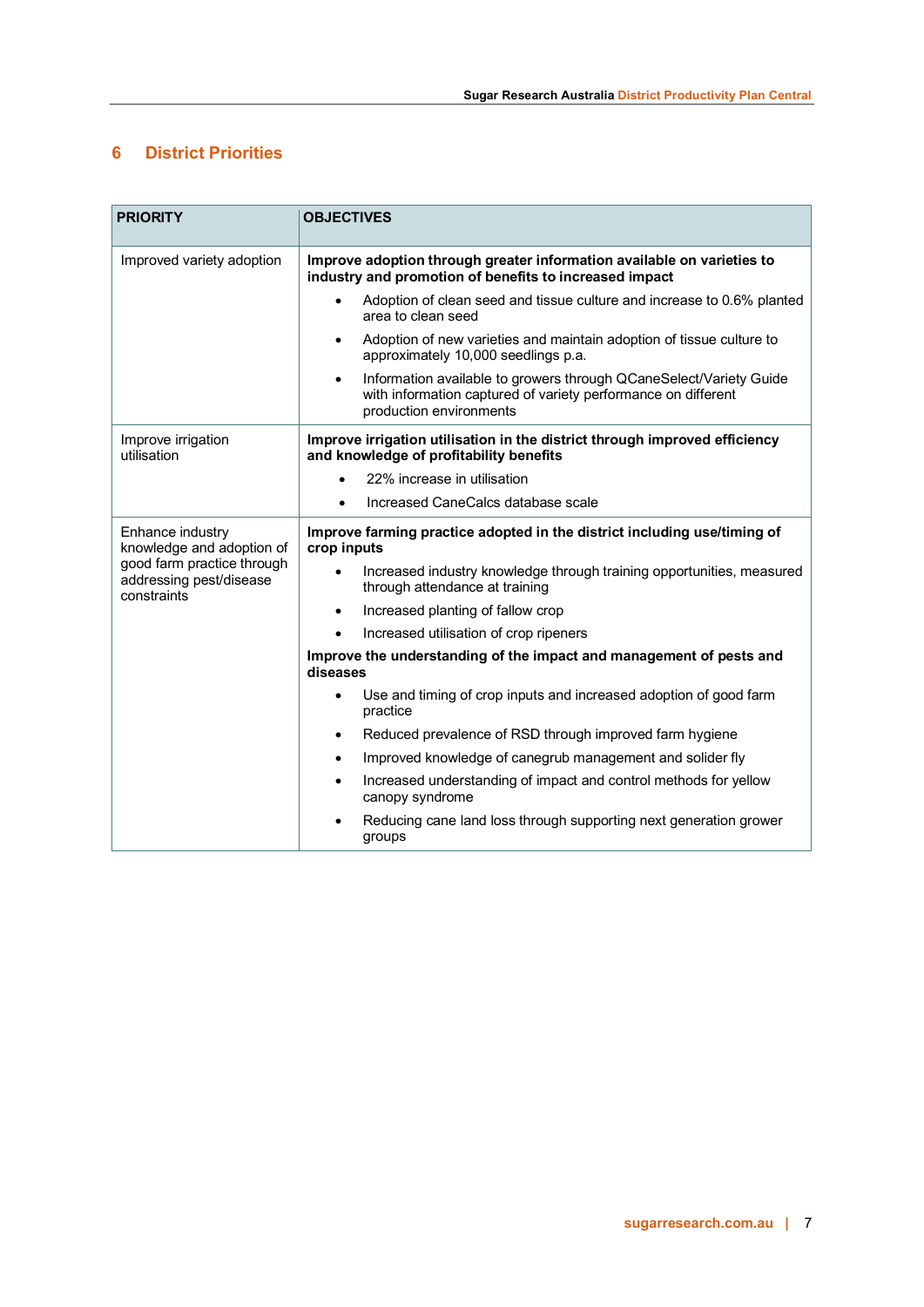### <span id="page-7-0"></span>**6.1 District stakeholder analysis**

Snapshot of the growers in the region based on t/ha and mils, grower organisations and productivity companies as some of the industry stakeholders that SRA works with to improve productivity for the region. Stakeholder engagement and input to the priorities includes; CANEGROWERS, productivity boards, Wilmar and Mackay Sugar.

| Stakeholder type                                            | <b>Proserpine</b>                                                                      | <b>Mackay</b>                                                                                  | <b>Plane Creek</b>                                                                             | <b>Total Area</b>                                                            |
|-------------------------------------------------------------|----------------------------------------------------------------------------------------|------------------------------------------------------------------------------------------------|------------------------------------------------------------------------------------------------|------------------------------------------------------------------------------|
| X Large growers<br>$-$ over 50,000 T<br>cane                | 1(1,092ha)                                                                             | 6(6, 166ha)                                                                                    | 2(3,315ha)                                                                                     | 9 (10,573ha)<br>9%                                                           |
| Large grower -<br>over 20,000T<br>cane                      | 15 (6,497ha)                                                                           | 43 (13,156ha)                                                                                  | 5(2, 143ha)                                                                                    | 63 (21,796ha)<br>20%                                                         |
| Medium grower<br>- between<br>8,000T cane -<br>20,000T cane | 44 (8,407ha)                                                                           | 181 (26,069ha)                                                                                 | 40 (8,800ha)                                                                                   | 265 (43,276ha)<br>39%                                                        |
| Other growers <<br>8,000T                                   | 110 (8,447ha)                                                                          | 398 (20,281ha)                                                                                 | 103 (6,844ha)                                                                                  | 611 (35,572ha)<br>32%                                                        |
| Milling<br>companies                                        | Wilmar                                                                                 | Mackay Sugar                                                                                   | Wilmar                                                                                         | <b>Total Area</b><br>111,217ha                                               |
| Grower<br>representative<br>organisations                   | Canegrowers<br>Proserpine<br>(Majority)<br>ACFA, AgForce,<br>Independent<br>(Minority) | Canegrowers<br>Mackay/Plane<br>Creek (Majority)<br>ACFA, AgForce,<br>Independent<br>(Minority) | Canegrowers<br>Mackay/Plane<br>Creek (Majority)<br>ACFA, AgForce,<br>Independent<br>(Minority) | <b>Total Growers</b><br>948<br><b>Average Farm Size</b><br>117 <sub>ha</sub> |
| Productivity<br>companies                                   | <b>Sugar Services</b><br>Proserpine (SSP)                                              | Mackay Area<br><b>Productivity Service</b><br>(MAPS)                                           | <b>Plane Creek</b><br>Productivity<br>Services Limited<br>(PCPSL)                              |                                                                              |
| Regional variety<br>committees                              | Central district regional variety committee                                            |                                                                                                |                                                                                                |                                                                              |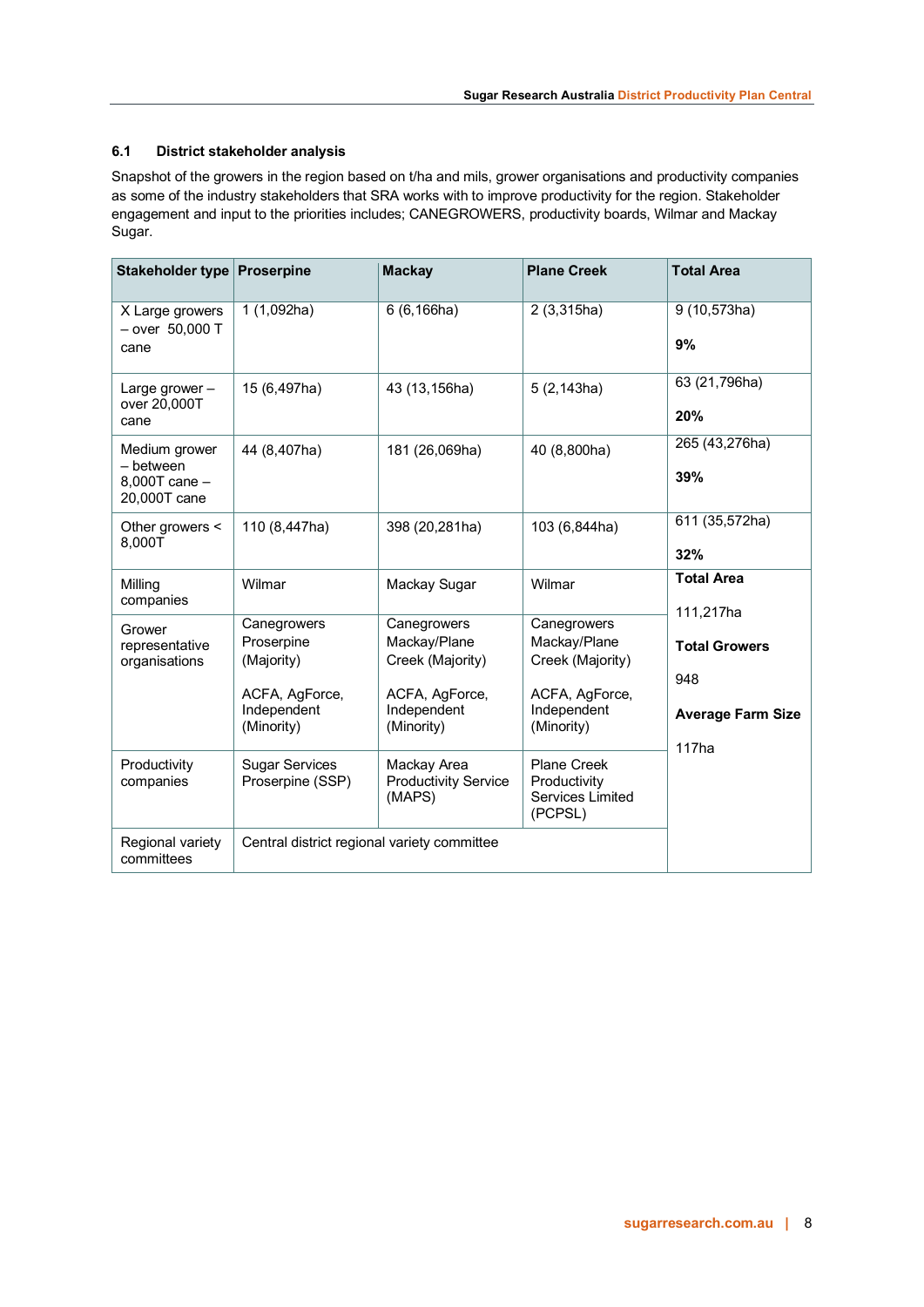# <span id="page-8-0"></span>**7 Recent stakeholder engagement events**

Transforming research findings into tools, products and services that save the industry time and money and improve environmental performance is a strategic initiative for SRA.

The following are some planned engagement events, to be delivered through SRA and are provided as examples to demonstrate the service model. A few of these may have started and most are yet to be scheduled. SRA continues to work to effectively bridge the gap between research and practice to improve district productivity.

|                                                                         | <b>DELIVERED THROUGH SRA</b>                                                                                                                                          |
|-------------------------------------------------------------------------|-----------------------------------------------------------------------------------------------------------------------------------------------------------------------|
| <b>Education/Training</b>                                               | Address good farming practice adoption through training productivity<br>officers and interested growers and including change management.                              |
|                                                                         | Supporting and establishing young and emerging grower groups in the<br>district to set the next generation up for success in the industry.                            |
| Marketing and promotion of<br>new varieties in region                   | Adoption of new varieties<br>Collecting information on new varieties to aid in decision making and<br>ultimately assist adoption: filling in the gaps on QCaneSelect. |
| Assist growers with on farm<br>trials                                   | Irrigation management – improving utilisation through efficiency,<br>scheduling and demonstrating benefits.                                                           |
|                                                                         | Establish understanding of the different species of soldier fly, distribution<br>across region and variety tolerances in pot trials.                                  |
|                                                                         | Assist yellow canopy syndrome research through conducting targeted<br>surveys and trap placement and monitoring.                                                      |
| Investigate and promote<br>complementary income<br>streams for industry | Breaking down the barriers of complementary fallow cropping to improve<br>profitability.                                                                              |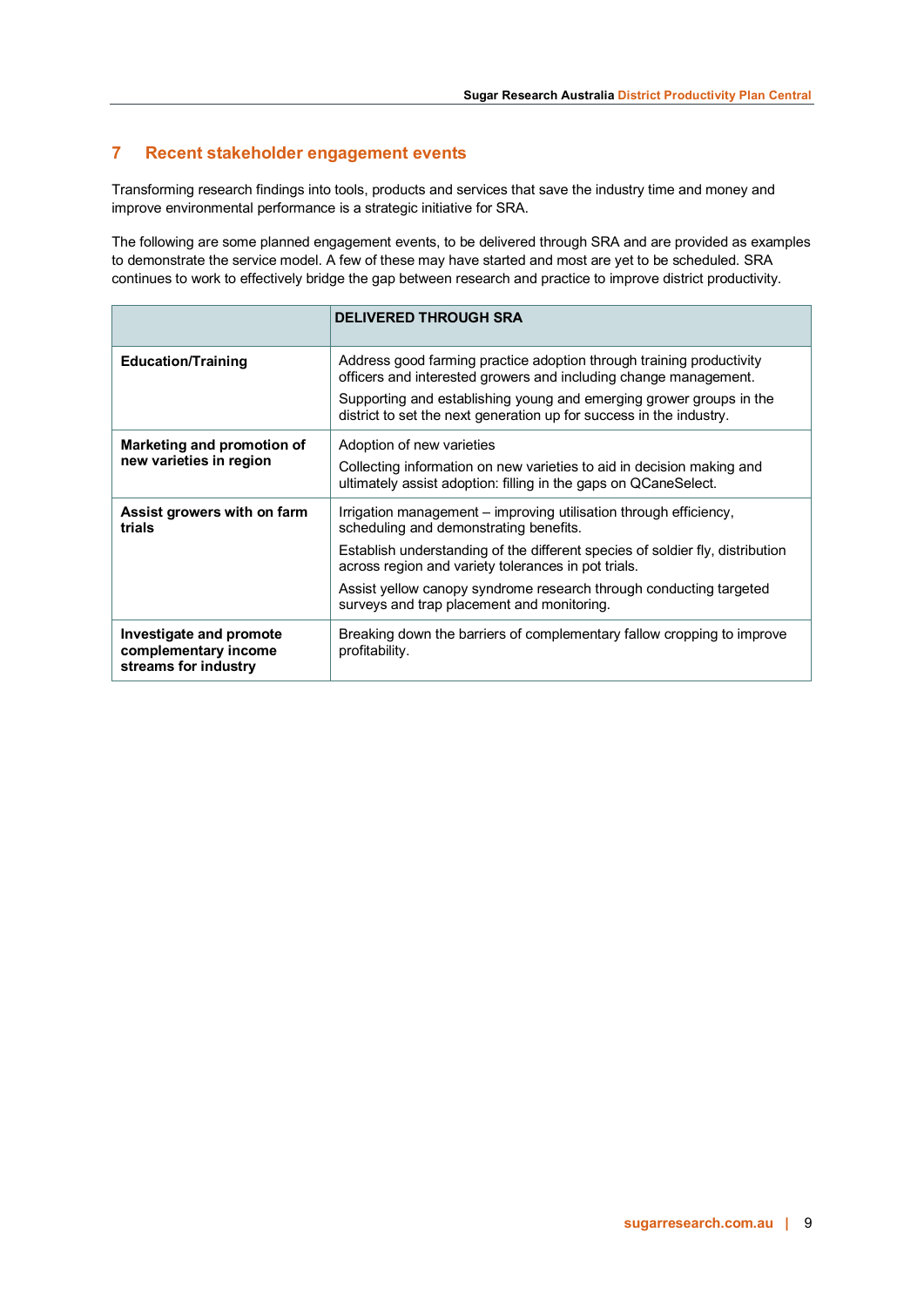# <span id="page-9-0"></span>**8 Events scheduled**

| <b>Month</b> | Events (as at the 8.4.2022)                                                                 |
|--------------|---------------------------------------------------------------------------------------------|
| January      | Mackay Canegrowers Annual General Meeting<br>$\bullet$                                      |
|              | SRA/Mackay Young Growers Group - launch event<br>$\bullet$                                  |
| February     | Shed meetings<br>¢                                                                          |
|              | District fallow crop survey<br>$\bullet$                                                    |
|              | MAPS/PCPSL/SSP Shed meetings<br>$\bullet$                                                   |
| March        | Mackay Sugar Harvest Contractor Forum<br>٠                                                  |
|              | Woodford Disease workshop - productivity officers* rescheduled due to flooding<br>$\bullet$ |
|              | Nutrient Management workshop/training - growers, prod officers, resellers<br>$\bullet$      |
|              | Agronomy in practice training - productivity officers<br>$\bullet$                          |
|              | Weed management training - productivity officers<br>$\bullet$                               |
| April        | SRA Ripener trials - application<br>$\bullet$                                               |
|              | Break out group shed meetings<br>$\bullet$                                                  |
|              | 19 to 22 April ASSCT in Mackay<br>٠                                                         |
|              | 26 April SRA Board meeting in Mackay<br>$\bullet$                                           |
|              | SRA / MAPS Field Day<br>$\bullet$                                                           |
| May          | Ag trade Expo<br>$\bullet$                                                                  |
|              | SRA Mackay Station - FAT Trial Planting evening<br>$\bullet$                                |
|              | Proserpine Precision Ag Field Day<br>$\bullet$                                              |
|              | Mackay Ag Show<br>٠                                                                         |
| June         | <b>Pioneer Valley Show</b><br>$\bullet$                                                     |
|              | Proserpine Show<br>$\bullet$                                                                |
|              | SRA Ripener trials - harvesting<br>$\bullet$                                                |
| July         | Sarina Show<br>$\bullet$                                                                    |
| September    | SRA Mackay station - seedling selection day<br>$\bullet$                                    |

• Demonstrations, training programs/ workshops, trials, development of tools etc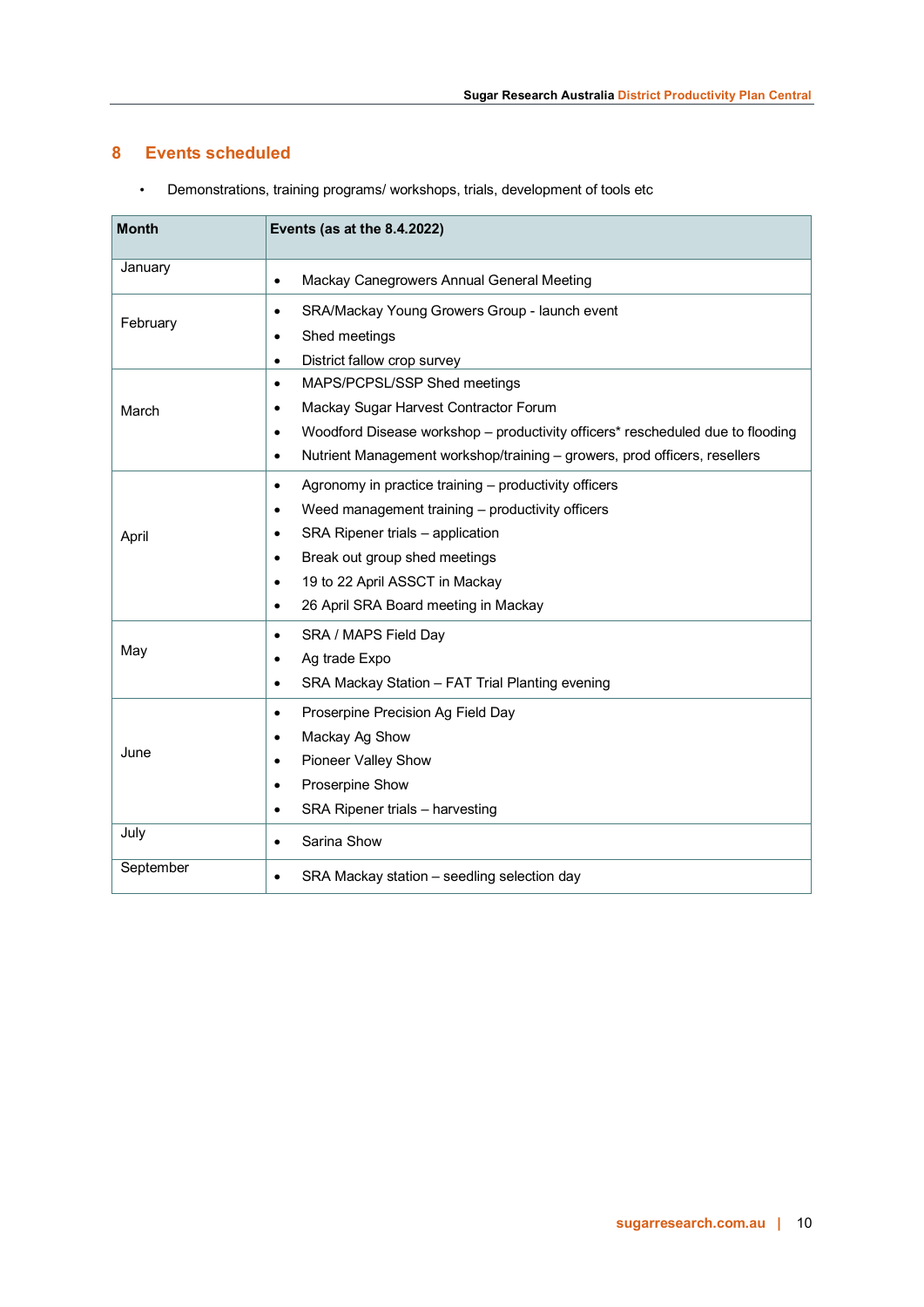# <span id="page-10-0"></span>**9 Implementation Strategy and Actions**

The following table presents the key questions and resulting challenges; corresponding strategic targets which are ranked in priority order and actions' list to address these priorities

#### <span id="page-10-1"></span>**9.1 Improved Varieties Adoption**

This priority will improve adoption through greater information available on varieties to industry and promotion of benefits. This will be achieved working in collaboration with growers and prod boards.

| Education and knowledge transfer - Growers<br>Conduct observations on plots with Prod Boards, provide<br>Increased number of farms<br>Increased<br>Database of observations on varieties in<br>Increased clean seed sales<br>Increased<br>knowledge of variety information increased<br>maturity testing of crops leading up to and during early<br>adoption of clean<br>accessing clean seed<br>observation plots<br>Increased awareness of varieties and<br>practical<br>through education and knowledge transfer at<br>stage of harvest to improve decision making. (Nov 21- Sept<br>seed on farms<br>Additional data on QCaneSelect and<br>understanding of benefits<br>experience in<br>22)<br>shed meetings etc<br>Reduced disease prevalence with<br>Variety guide to show observations in<br>30,000t<br>applying the<br>Establish observation plots to facilitate statistical review,<br>increased clean seed distributed<br>district<br>solution<br>targeting soils types, chlorotic streak, commercial scale<br>Promotional tool showing varietal<br>Improved data collection of clean seed<br>Regular adoption of clean seed<br>data. (2023 – 2025)<br>resistances (pachymetra)<br>distribution 1 year from plots to understand<br>(~70% of growers) gives 6t/ha<br>utilisation of clean seed across the<br>Access to clean seed billets early in year<br>improvement over frequent<br>Establish variety adoption promotion for shed<br>Communicate observations and share<br>industry.<br>Increased<br>adoption,<br>meetings/field days/agricultural shows. (Nov 21 - Mar 22)<br>Variety Guide at shed meetings<br>solution uptake<br>Create variety promotion for Shed<br>Central District = 100.000ha.<br>meetings/ ag shows/field days<br>estimated 5% adoption<br>Utilise SRA cane harvester during Autumn planting window<br>Access to clean seed billets for those not<br>Improved<br>to cut clean seed from plots - pending availability and<br>close to distribution plots<br>solution<br>weather. (Apr $22 -$ Jun $22$ )<br>Improved data collection of clean seed<br>packaging<br>Establish clean seed billet delivery program using road<br>distribution 1 year from plots to understand<br>registered transport. $(2022 - 2024)$<br>utilisation of clean seed across the industry<br>Establish methodology for Chlorotic Streak screening of<br>Research<br>Research,<br>new varieties. Glasshouse supplies, lab consumables for<br>breeding and<br>growing cultures and analysing samples with qPCR. (2022)<br>solution<br>$-2027$<br>development | <b>Targeted</b><br><b>Practices</b><br><b>Details of</b><br>required action | How will we do it<br>Measurement of the issue: Education and<br>knowledge transfer; Planning, Industry<br>engagement, New practices; Product; or Service | <b>Activities/Projects</b> | <b>Targeted Output</b> | Which MEE<br>outcomes are<br>most relevant? | <b>Investment Outcome</b> | Investment measures |
|----------------------------------------------------------------------------------------------------------------------------------------------------------------------------------------------------------------------------------------------------------------------------------------------------------------------------------------------------------------------------------------------------------------------------------------------------------------------------------------------------------------------------------------------------------------------------------------------------------------------------------------------------------------------------------------------------------------------------------------------------------------------------------------------------------------------------------------------------------------------------------------------------------------------------------------------------------------------------------------------------------------------------------------------------------------------------------------------------------------------------------------------------------------------------------------------------------------------------------------------------------------------------------------------------------------------------------------------------------------------------------------------------------------------------------------------------------------------------------------------------------------------------------------------------------------------------------------------------------------------------------------------------------------------------------------------------------------------------------------------------------------------------------------------------------------------------------------------------------------------------------------------------------------------------------------------------------------------------------------------------------------------------------------------------------------------------------------------------------------------------------------------------------------------------------------------------------------------------------------------------------------------------------------------------------------------------------------------------------------------------------------------------------------------------------------------------------------------------------------------------------------------------------------------------------------------------|-----------------------------------------------------------------------------|----------------------------------------------------------------------------------------------------------------------------------------------------------|----------------------------|------------------------|---------------------------------------------|---------------------------|---------------------|
|                                                                                                                                                                                                                                                                                                                                                                                                                                                                                                                                                                                                                                                                                                                                                                                                                                                                                                                                                                                                                                                                                                                                                                                                                                                                                                                                                                                                                                                                                                                                                                                                                                                                                                                                                                                                                                                                                                                                                                                                                                                                                                                                                                                                                                                                                                                                                                                                                                                                                                                                                                            |                                                                             |                                                                                                                                                          |                            |                        |                                             |                           |                     |

#### <span id="page-10-2"></span>**9.2 Irrigation utilisation**

This priority will improve irrigation utilisation in the district through improved efficiency and knowledge of profitability benefits. It will achieve this in collaboration with growers. Prod boards, Canegrowers and water

| Targeted<br><b>Practices</b><br>Details of<br>required action                                                                                                                           | How will we do it<br>Measurement of the issue: Education and<br>knowledge transfer; Planning, Industry<br>engagement, New practices; Product; or<br>Service | <b>Activities/Projects</b>                                                                                                                                                                                                                                                                                                                                                                                                                                                                                                                                                                                                                                                                                                                    | <b>Targeted Output</b>                                                                                                     | <b>Which MEE</b><br>outcomes are<br>most relevant?                | <b>Investment Outcome</b>                                                                                                                                                                                                            | <b>Investment measures</b>                                                                                                                                                                                                                             |
|-----------------------------------------------------------------------------------------------------------------------------------------------------------------------------------------|-------------------------------------------------------------------------------------------------------------------------------------------------------------|-----------------------------------------------------------------------------------------------------------------------------------------------------------------------------------------------------------------------------------------------------------------------------------------------------------------------------------------------------------------------------------------------------------------------------------------------------------------------------------------------------------------------------------------------------------------------------------------------------------------------------------------------------------------------------------------------------------------------------------------------|----------------------------------------------------------------------------------------------------------------------------|-------------------------------------------------------------------|--------------------------------------------------------------------------------------------------------------------------------------------------------------------------------------------------------------------------------------|--------------------------------------------------------------------------------------------------------------------------------------------------------------------------------------------------------------------------------------------------------|
| Increased<br>utilisation of<br>irrigation<br>Improve<br>irrigation<br>utilisation in the<br>district through<br>improved<br>efficiency and<br>knowledge of<br>profitability<br>benefits | Education and knowledge transfer<br>Measurement of the issue                                                                                                | Upskill SRA staff to complete irrigation efficiency<br>audits. (Nov 21 – Jan 22)<br>Conduct irrigation efficiency audits and provide full<br>farm irrigation management review. Requires pressure<br>and flow monitoring equipment. (Dec 21 onward)<br>Develop and promote case studies following efficiency<br>audits/reviews for different irrigation situations -<br>source, method, amount available. (Nov 21-Mar22)<br>Collaborate with Mackay Canegrowers on Future<br>Drought Fund application for irrigation project - crop<br>modelling, scheduling, soil characterisation. (Project<br>approval pending)<br>Collaborate with USQ to improve grower irrigation<br>benchmarking database on CaneCalcs website. (Dec<br>$21 -$ onward) | Irrigation efficiency audits<br>Publish case studies<br>Database of measurements on<br>irrigation systems for benchmarking | Increased<br>solution uptake<br>Improved<br>problem<br>definition | Increased irrigation utilisation<br>Improved grower knowledge of<br>irrigation economics<br>Improved database of benchmark<br>data<br>Increased utilisation of irrigation<br>scheduling tools through Future<br>Drought Fund project | Measurement of system efficiency<br>Growers knowledge of irrigation economics<br>Increased irrigation utilisation<br>25,276t<br>~7-10t/ML, Eton 58,970ML Util:40%, PV 47,390ML<br>Util: 17%, Proserpine 38,076ML Util: 45%, estimated<br>2.5% adoption |
|                                                                                                                                                                                         | Education and knowledge transfer                                                                                                                            | Establish irrigation management promotion for shed<br>meetings/field days/agricultural shows. (Nov 21-<br>Mar22)                                                                                                                                                                                                                                                                                                                                                                                                                                                                                                                                                                                                                              | Create irrigation promotion for Shed<br>meetings/ ag shows/field days                                                      | Improved<br>solution<br>packaging                                 |                                                                                                                                                                                                                                      |                                                                                                                                                                                                                                                        |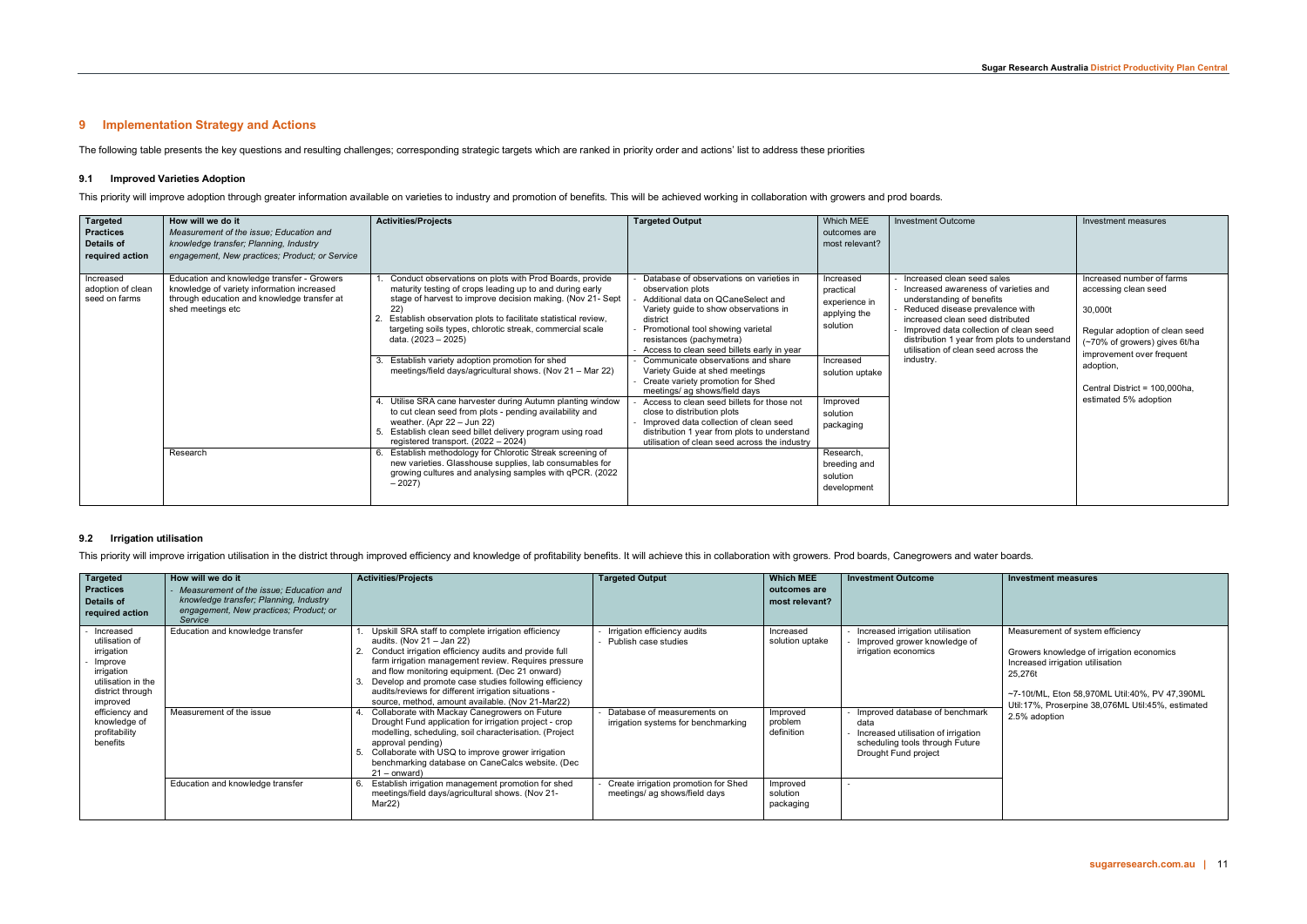# <span id="page-11-0"></span>**9.3 Adoption of good farming practice**

Investments in this priority will improve farming practice adopted in the district including use/timing of crop inputs. This will be achieved in collaboration with growers and prod boards.

| <b>Targeted</b>                                | How will we do it                                                               | <b>Activities/Projects</b>                                                                                                                                                                                                                                                                                                                                                                                                                                                                                                                                                 | <b>Targeted Output</b>                                                                                                                                            | Which MEE outcomes                                         | <b>Investment Outcome</b>                                                                                                                                                                                                                             | <b>Investment measures</b>                                                                                                       |  |       |                                                                                                                                                                          |
|------------------------------------------------|---------------------------------------------------------------------------------|----------------------------------------------------------------------------------------------------------------------------------------------------------------------------------------------------------------------------------------------------------------------------------------------------------------------------------------------------------------------------------------------------------------------------------------------------------------------------------------------------------------------------------------------------------------------------|-------------------------------------------------------------------------------------------------------------------------------------------------------------------|------------------------------------------------------------|-------------------------------------------------------------------------------------------------------------------------------------------------------------------------------------------------------------------------------------------------------|----------------------------------------------------------------------------------------------------------------------------------|--|-------|--------------------------------------------------------------------------------------------------------------------------------------------------------------------------|
| <b>Practices</b><br><b>Details of</b>          | <b>Measurement of the issue: Education</b><br>and knowledge transfer; Planning, |                                                                                                                                                                                                                                                                                                                                                                                                                                                                                                                                                                            |                                                                                                                                                                   | are most relevant?                                         |                                                                                                                                                                                                                                                       |                                                                                                                                  |  |       |                                                                                                                                                                          |
| required action                                | Industry engagement, New practices;                                             |                                                                                                                                                                                                                                                                                                                                                                                                                                                                                                                                                                            |                                                                                                                                                                   |                                                            |                                                                                                                                                                                                                                                       |                                                                                                                                  |  |       |                                                                                                                                                                          |
|                                                | <b>Product: or Service</b>                                                      |                                                                                                                                                                                                                                                                                                                                                                                                                                                                                                                                                                            |                                                                                                                                                                   |                                                            |                                                                                                                                                                                                                                                       |                                                                                                                                  |  |       |                                                                                                                                                                          |
| Increased<br>adoption of good<br>farm practice | Education and knowledge transfer                                                | Develop accredited training program for advisors and growers - case<br>study based: nutrient management, soil health, irrigation, change<br>management/adoption, weed/pest/disease management. Map outcomes<br>to BMP. (Dec 21 onward)<br>Establish complimentary demonstration sites for each of the accredited<br>training modules. (Dec 21 onward)<br>Collaborate with growers through prod board relationships/shed<br>3<br>meetings/Young Grower groups to establish demonstrations on farms -<br>small group learning, addressing local constraints (work into above | Develop training programs<br>and complimentary<br>demonstration sites<br>Develop localised small<br>group demonstration sites                                     | Increased solution<br>uptake                               | Increased industry knowledge of<br>good farm practice<br>Localised learning through small<br>groups using demonstration sites<br>Improve early CCS through use<br>of ripeners<br>Improve industry understanding<br>of soil moisture effects of fallow |                                                                                                                                  |  | crops | Improved adoption of good farm practice<br>Increased fallow crop adoption<br>Measurement of productivity in<br>demonstrations<br>Growers knowledge of importance of crop |
|                                                |                                                                                 | point). (Mar 22 onward)                                                                                                                                                                                                                                                                                                                                                                                                                                                                                                                                                    |                                                                                                                                                                   |                                                            | Improve industry uptake of fallow                                                                                                                                                                                                                     | inputs and timing.                                                                                                               |  |       |                                                                                                                                                                          |
|                                                | Product                                                                         | Develop decision support tools for use of ripeners to increase CCS<br>during early harvests. May22 - Aug 24)                                                                                                                                                                                                                                                                                                                                                                                                                                                               | Develop decision support<br>tool for ripeners                                                                                                                     | Improved solution<br>packaging                             | crops<br>Demonstrate industry leadership<br>through BMP adoption and educate<br>growers on SRA undertakings                                                                                                                                           | Prod officers knowledge of good farm<br>practice for extension to growers.                                                       |  |       |                                                                                                                                                                          |
|                                                | Education and knowledge transfer                                                | Collaborate with prod boards to improve industry understanding of fallow<br>crops on soil moisture available for planting cane. (Dec 21 onward)<br>Submit application for soil health extension project to Smart Farms Soils<br>6.<br>grant. (Project approval pending)<br>Establish good farm practice promotion for shed meetings/field<br>days/agricultural shows. (Nov 21 - Mar 22)                                                                                                                                                                                    | Assist prod boards in<br>monitoring of soil moisture<br>following fallow crops<br>Create good farm practice<br>promotion for Shed<br>meetings/ ag shows/field day | Increased solution<br>uptake                               |                                                                                                                                                                                                                                                       | 18,750t<br>Average yields ~75t/ha, individual<br>constraints offer yield reduction of over<br>10%. Central District = 100.000ha. |  |       |                                                                                                                                                                          |
|                                                | Service                                                                         | Utilise SRA farm machinery to offer fallow crop contract planting -<br>Create contract fallow crop<br>Increased<br>pending availability and weather. (Nov 22 – onward)<br>planting business<br>collaborations on novel<br>deployment methods                                                                                                                                                                                                                                                                                                                               |                                                                                                                                                                   | estimated 2.5% adoption                                    |                                                                                                                                                                                                                                                       |                                                                                                                                  |  |       |                                                                                                                                                                          |
|                                                | Education and knowledge transfer                                                | Lead by example and erect signage along SRA farms to demonstrate<br>9.<br>BMP and explain what is happening in each paddock. (Feb 22)<br>10. Establish listing of fallow crop contractors, costs and contract size to<br>promote further investment in contract equipment and increase<br>complimentary fallow crop uptake. (Dec 21)                                                                                                                                                                                                                                       | Erect signage at farms -<br>BMP. info etc.<br>Develop list of fallow crop<br>contractors.                                                                         | Increased solution<br>uptake                               |                                                                                                                                                                                                                                                       |                                                                                                                                  |  |       |                                                                                                                                                                          |
|                                                | Service                                                                         | 11. Offer spray water quality testing at SRA station. (Dec 21 onward)                                                                                                                                                                                                                                                                                                                                                                                                                                                                                                      | Offer spray water quality<br>testing                                                                                                                              | Increased<br>collaborations on novel<br>deployment methods |                                                                                                                                                                                                                                                       |                                                                                                                                  |  |       |                                                                                                                                                                          |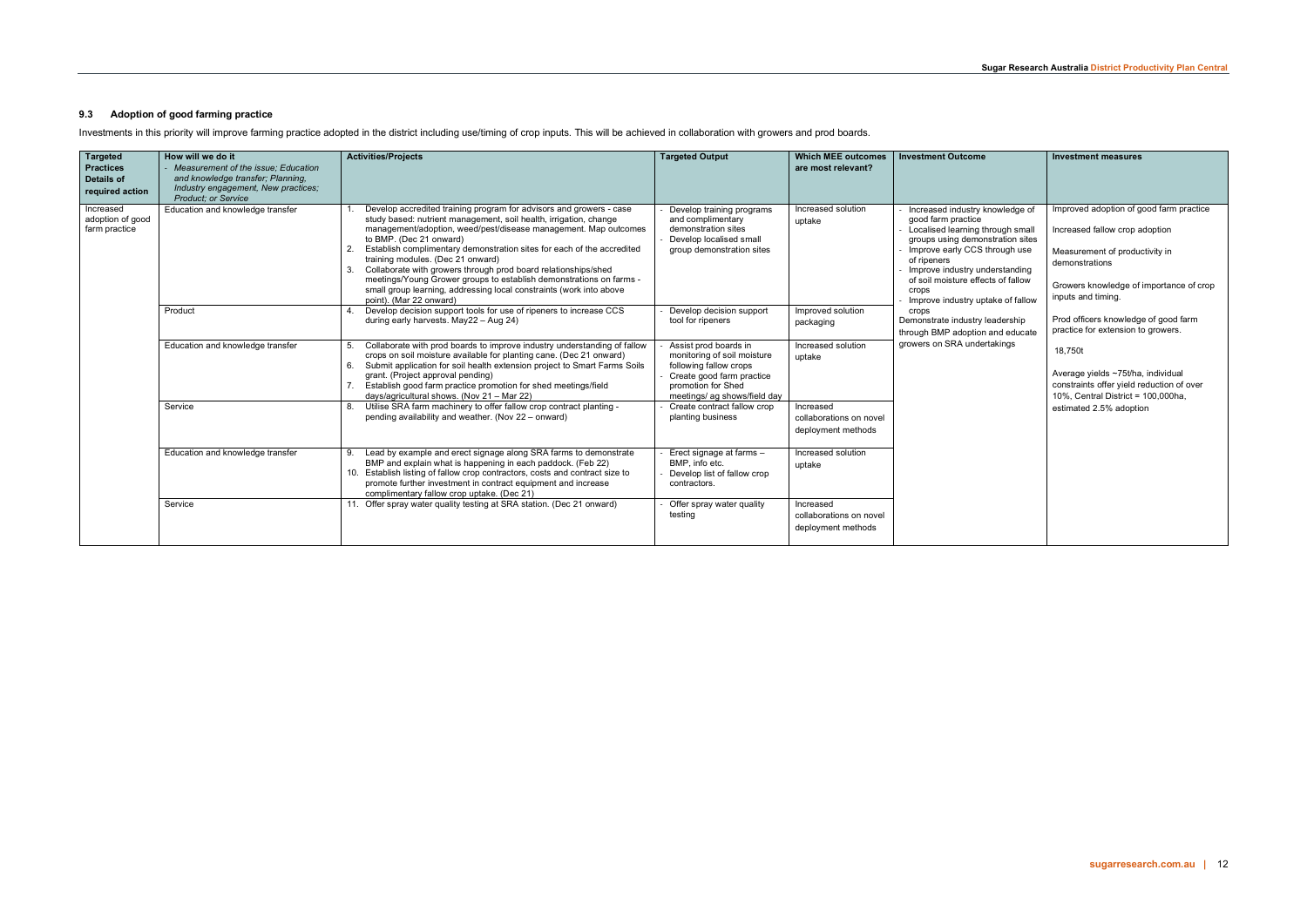## **Investment measures**

### <span id="page-12-0"></span>**9.4 Address Cane Land Loss**

Investments in this priority will promote the economic value of the industry to growers and future growers to reduce the loss of cane land. This will be achieved through collaboration with growers, prod boards and canegrow

| <b>Targeted</b><br><b>Practices</b><br>Details of<br>required<br>action | How will we do it<br>Measurement of the issue: Education and<br>knowledge transfer: Planning, Industry<br>engagement, New practices; Product; or<br>Service | <b>Activities/Projects</b>                                                                                                                                                                                                                                                                                                                                                                                                                                | <b>Targeted Output</b>                                                                                                                  | <b>Which MEE</b><br>outcomes are most<br>relevant?        | <b>Investment outcomes</b>                                                                                                                                                                                                                                                                                                      | <b>Investment measures</b>                                                         |
|-------------------------------------------------------------------------|-------------------------------------------------------------------------------------------------------------------------------------------------------------|-----------------------------------------------------------------------------------------------------------------------------------------------------------------------------------------------------------------------------------------------------------------------------------------------------------------------------------------------------------------------------------------------------------------------------------------------------------|-----------------------------------------------------------------------------------------------------------------------------------------|-----------------------------------------------------------|---------------------------------------------------------------------------------------------------------------------------------------------------------------------------------------------------------------------------------------------------------------------------------------------------------------------------------|------------------------------------------------------------------------------------|
| <b>Reduced loss</b><br>of cane land                                     | Education and knowledge transfer<br>Grower knowledge of economics of cane<br>farming.<br>Grower knowledge of complimentary fallow<br>crops.                 | All promotions to include economics where possible to demonstrate industry<br>profitability. Make considerations in promotional material to be inclusive of those<br>with work off farm: promoting value of contractors, different management<br>practices, costings. (Nov 21 onward)<br>Establish complimentary fallow crop promotion for shed meetings/field<br>days/agricultural shows. (Dec 21 onward)                                                | Develop promotions that include<br>economics<br>Create complimentary fallow<br>crop promotion for Shed<br>meetings/ ag shows/field days | Increased solution<br>uptake                              | Reduced rate of cane land loss.<br>Increased understanding of industry<br>economics and profitability.<br>Increased understanding of<br>complimentary fallow crops.<br>Increased participation from new<br>farmers and younger generation and<br>targeted improvement of their<br>knowledge.<br>Increased awareness of ag-tech. | 3,750<br>1% p.a Central District<br>losses - 1,000ha p.a,<br>estimated 5% adoption |
|                                                                         | Industry engagement                                                                                                                                         | Represent sugar industry on community committees to improve community<br>perceptions: Mackay Regional Council Sustainability and Environment Advisory<br>Committee, Healthy Rivers to Reef Partnership (May 21 onward)<br>Establish Mackay/Plane Creek Young Growers Group and support Proserpine<br>Young Growers Group to promote the industry to the next generation and<br>support them with entering and succeeding in the industry. (Jan 22 onward) | Participate in industry<br>committees<br>Establish young grower group<br>for Mackay<br>Support Proserpine young<br>grower group         | Increased industry<br>engagement                          |                                                                                                                                                                                                                                                                                                                                 |                                                                                    |
|                                                                         | Education and knowledge transfer                                                                                                                            | Promote ag-tech through field day to improve efficiencies and advance the<br>industry technologically to make it more appealing for investment. (Jun 22)<br>onward)<br>Promote grower cost of production knowledge through training courses and<br>spreadsheets. (Dec 21 onward)                                                                                                                                                                          | Host ag-tech field day.<br>Develop training programs and<br>complimentary demonstration<br>sites                                        | Increased solution<br>uptake                              |                                                                                                                                                                                                                                                                                                                                 |                                                                                    |
|                                                                         |                                                                                                                                                             | Partner with millers to promote training programs to new comers to the industry.<br>(Dec 21 onward)<br>Develop packs of SRA reference material to provide to new farm owners/lessee.<br>(Mar 22 onward)                                                                                                                                                                                                                                                   | Develop introductory packs for<br>new farm owner/lease<br>Supporting initiatives from the<br>industry roadmap.                          | Increased collaboration<br>on novel deployment<br>methods |                                                                                                                                                                                                                                                                                                                                 |                                                                                    |

currently >20% RSD infection in Proserpine for recent SSP survey and ~1% in Mackay. Minimum 35% impact to yield giving >105,000t loss. Estimated 10 years to eliminate.

#### <span id="page-12-1"></span>**9.5 RSD**

Investments in this priority will reduce the prevalence of RSD in the district through farm hygiene. This will be achieved in collaboration with growers, prod boards and Canegrowers.

| Targeted<br><b>Practices</b><br>Details of<br>required action | How will we do it<br>Measurement of the issue: Education and<br>knowledge transfer; Planning, Industry<br>engagement. New practices: Product: or Service | <b>Activities/Projects</b>                                                                                                                                                                                                                                         | <b>Targeted Output</b>                                                                                     | <b>Which MEE</b><br>outcomes are most<br>relevant? | <b>Investment outcomes</b>                                                 |
|---------------------------------------------------------------|----------------------------------------------------------------------------------------------------------------------------------------------------------|--------------------------------------------------------------------------------------------------------------------------------------------------------------------------------------------------------------------------------------------------------------------|------------------------------------------------------------------------------------------------------------|----------------------------------------------------|----------------------------------------------------------------------------|
| Reduced<br>infection of RSD<br>in district                    | Education and knowledge transfer<br>- Grower knowledge of the impacts of RSD and<br>management.                                                          | Facilitate regional RSD workshop - sampling issues,<br>current projects, field detection, revised Integrated<br>Disease Management. (Nov 21 – Dec 21)<br>Establish RSD management promotion for shed<br>meetings/field days/agricultural shows. (Dec 21<br>onward) | Facilitate workshop/shed<br>meetings.<br>Create RSD promotion for<br>Shed meetings/ ag<br>shows/field days | Increased solution<br>uptake                       | Increased grower knowledge<br>of RSD.                                      |
|                                                               | Research                                                                                                                                                 | Research Project - RSD Detection in Mills (Dec 21<br>onward)<br>Research Project 2020/002 - On-farm Detection of<br>Sugarcane Diseases (Dec 21 onward)<br>Proposed project - On board sterilisation harvester<br>demonstration (Dec 21 onward)                     | Participate in research<br>projects where applicable.                                                      | Research, breeding<br>and solution<br>development  | Increased industry<br>involvement in research<br>projects where applicable |

#### Reduced incidence of RSD in the district

10,500t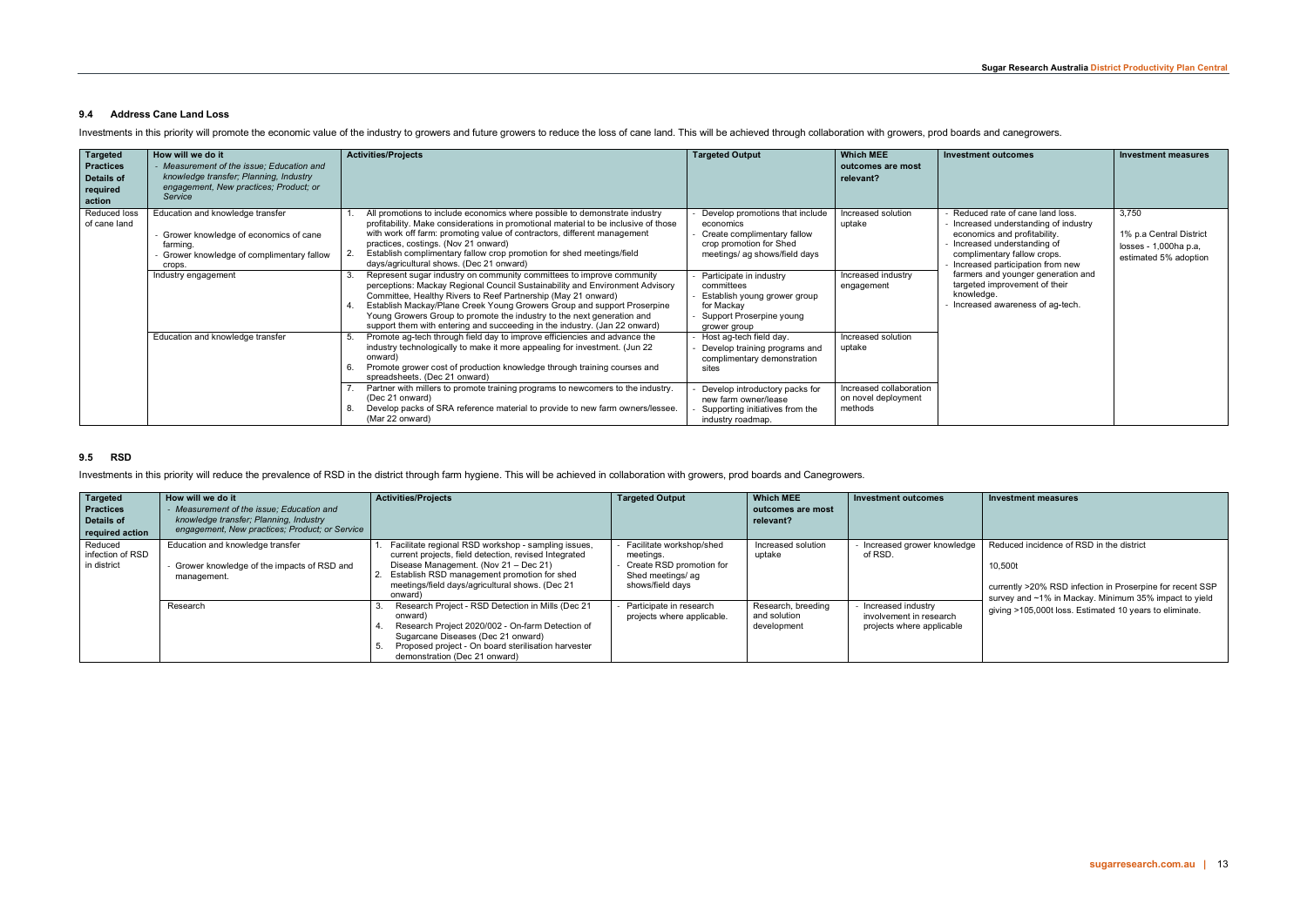#### <span id="page-13-0"></span>**9.6 Pests**

Investments in this priority are aiming to:

- Improve grower knowledge of can grub management as imidacloprid continues to be observed in water quality monitoring, risking products future for cane grub management.
- Improve industry knowledge of soldier fly.

These results will be achieved in collaboration with growers and prod boards.

| Targeted<br><b>Practices</b><br>Details of<br>required action | How will we do it<br>Measurement of the issue; Education and<br>knowledge transfer: Planning, Industry<br>engagement, New practices; Product; or<br>Service                  | <b>Activities/Projects</b>                                                                                                                                                                                                                                                                                                                                                                                                                                                                                                                                                                                                          | Targeted Output                                                                                                                                                                                                                           | <b>Which MEE</b><br>outcomes are<br>most relevant? | Investment outcomes                                         | <b>Investment measures</b>                                                                                                                                                                                                                                      |
|---------------------------------------------------------------|------------------------------------------------------------------------------------------------------------------------------------------------------------------------------|-------------------------------------------------------------------------------------------------------------------------------------------------------------------------------------------------------------------------------------------------------------------------------------------------------------------------------------------------------------------------------------------------------------------------------------------------------------------------------------------------------------------------------------------------------------------------------------------------------------------------------------|-------------------------------------------------------------------------------------------------------------------------------------------------------------------------------------------------------------------------------------------|----------------------------------------------------|-------------------------------------------------------------|-----------------------------------------------------------------------------------------------------------------------------------------------------------------------------------------------------------------------------------------------------------------|
| Reduced impact to<br>productivity due to<br>pests.            | Measurement of the issue<br>Grower knowledge of the impacts of pests<br>and management.<br>Measurement of the impact of soldier fly.<br>Researcher knowledge of soldier fly. | Research Project 2020/802 - Mackay Whitsunday Cane to Creek -<br>promote findings from work done to improve imidacloprid<br>stewardship (Dec 21 onward)<br>Research Project 2020/004 - Beyond Imidacloprid (Jan 23 onward)<br>Establish understanding of the different species of soldier fly,<br>distribution across region and variety tolerances in pot trials. (Dec<br>21 onward)<br>Provide product advice training to agricultural resellers and<br>contractors based on regulation compliance and research findings.<br>Particularly around industry stewardship with imidacloprid usage<br>and N/P budgets. (Dec 21 onward) | Promote findings from the project<br>at Shed meetings/ ag shows/field<br>days<br>Participate in research projects<br>where applicable. Potentially once<br>research is at the stage of field<br>scale trials<br>Develop training programs | Improved problem<br>definition                     | Increased industry<br>knowledge of pests and<br>management. | Reduced productivity impact due to pests.<br>1.267t<br>cane grub management, currently impacting<br>$\sim$ 10,000t. Soldier fly impacts $\sim$ 4000t, bigger risk is<br>loss of land to cane following infestations. Estimated<br>10 and 15 years to eliminate. |

#### <span id="page-13-1"></span>**9.7 YCS**

Investments in this priority will improve the understanding of the impact of YCS and how to control. This will be achieved in collaboration with growers and prod boards.

| <b>Targeted Practices</b><br>Details of required action                 | How will we do it<br>Measurement of the issue: Education and<br>knowledge transfer; Planning, Industry engagement,<br>New practices: Product: or Service | <b>Activities/Projects</b>                                                                                                         | <b>Targeted Output</b>                                   | Which MEE outcomes<br>are most relevant? | <b>Investment outcomes</b>                                                    | Investment measures                                                                                                                                                    |
|-------------------------------------------------------------------------|----------------------------------------------------------------------------------------------------------------------------------------------------------|------------------------------------------------------------------------------------------------------------------------------------|----------------------------------------------------------|------------------------------------------|-------------------------------------------------------------------------------|------------------------------------------------------------------------------------------------------------------------------------------------------------------------|
| Improved knowledge of the<br>impact of YCS and<br>contributing factors. | Measurement of the issue<br>Researcher knowledge of YCS.                                                                                                 | Assist Hang Xu by conducting targeted surveys and<br>trap placement - for pest distribution, YCS<br>incidence and varietal damage. | Participate in<br>research projects<br>where applicable. | Improved problem<br>definition           | Increased industry knowledge<br>of YCS incidence and<br>contributing factors. | Increased knowledge of YCS incidence.<br>Currently impacting CCS of dryland farmers<br>predominantly, no data has been collected locally<br>to understand yield impact |
| (Nov 21 onward)                                                         | Product                                                                                                                                                  | Provide growers and productivity boards with YCS<br>test kits, training and compile data collected.<br>(\$10/kit x100)             | Provide YCS test<br>kits to industry.                    | Improved solution<br>packaging           |                                                                               |                                                                                                                                                                        |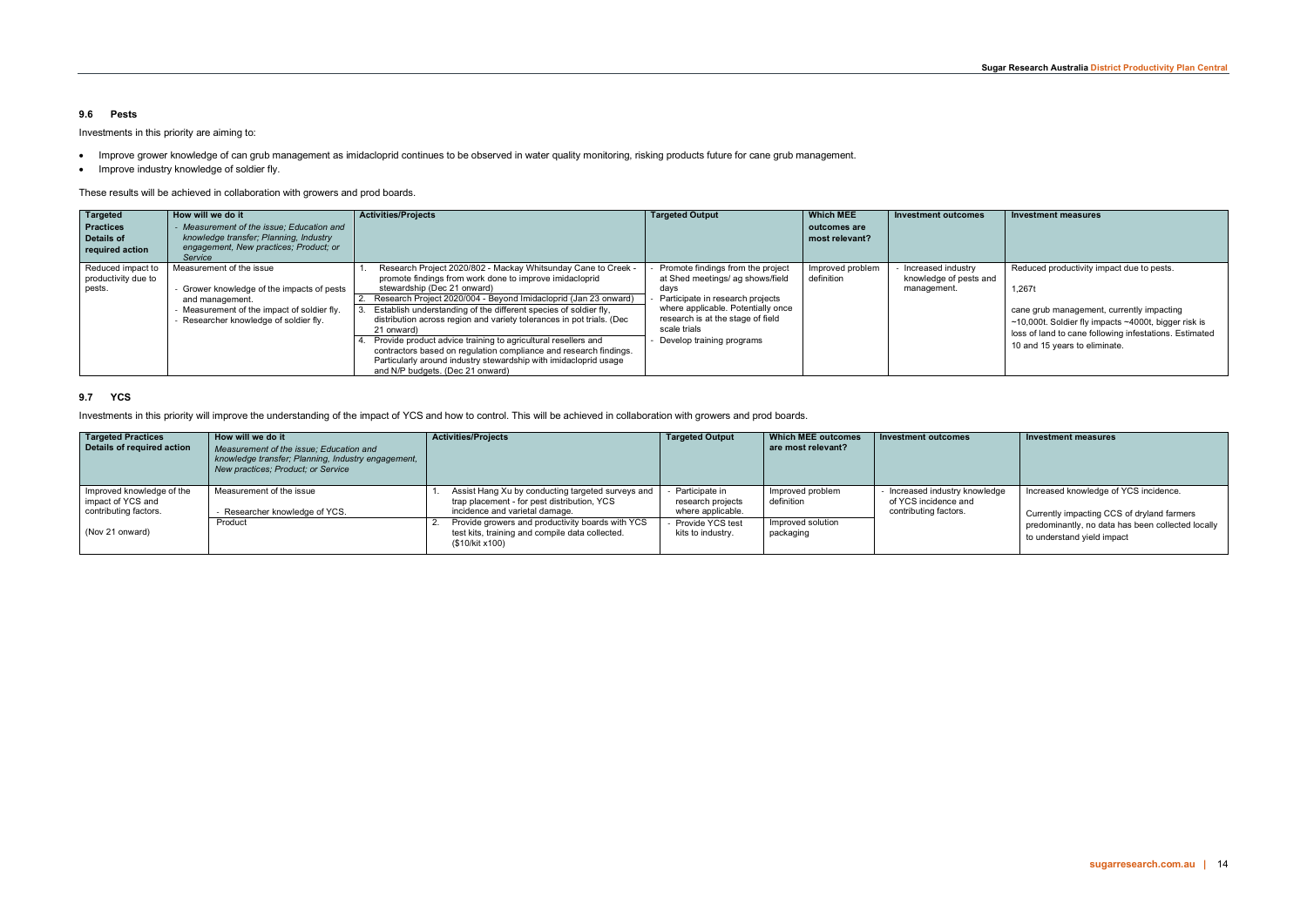# <span id="page-14-0"></span>**10 Monitoring, Evaluation and Economics (MEE)**

The intention with impact framework is that best practice MEE informs decision making and drives learning and improvement and enables SRA to demonstrate the value provided from investments to industry and its investment partners.

Cascading through from district productivity plans to the research investment plans and linking to the strategic plan, indicators will be commonly applied and focused on outcomes. Monitoring, evaluation and economics serves different functions and provides accountability, demonstrates worthiness or merit of an investment or action, identifies improvements and informs decision-making to deliver greater value from investments.

It is focused on delivery to impact and the following outcomes map has been developed to show how the different investments and activities contribute to achieving the endpoints of productivity, profitability and sustainability and progress towards these points. It is aimed on the end desired outcomes as shown by the top line charting from 'Research' to 'Potential Impact' to 'Likely Impact' to Actual Impact.



The district productivity plans will be updated regularly with progress reports and the plans will be reviewed annually to then determine the next plan, track progress and measure impact.